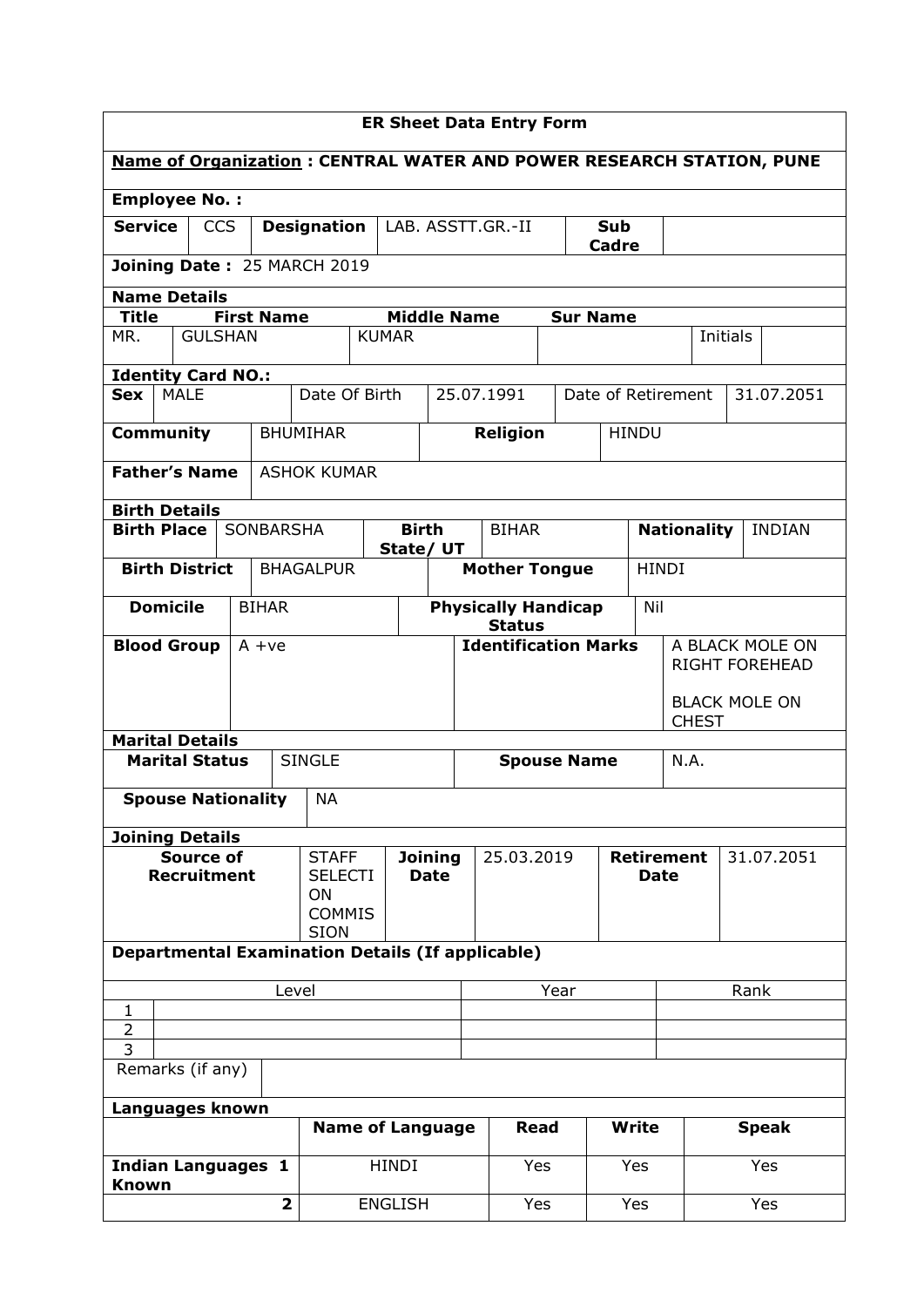| Foreign Languages<br>Known |  |  |
|----------------------------|--|--|
| ∍                          |  |  |
| 3                          |  |  |

## Details of deputation (if applicable)

| Name of the Office | Post held at that<br>time in parent office | Name of post<br>selected for)<br>deputation | Period of deputation |      |  |
|--------------------|--------------------------------------------|---------------------------------------------|----------------------|------|--|
|                    |                                            |                                             | Since                | From |  |
|                    |                                            |                                             |                      |      |  |

## Details of Foreign Visit

| <b>DUCTION</b> I OI CIGII VISIC |                |                  |                           |                                                     |                  |  |  |  |
|---------------------------------|----------------|------------------|---------------------------|-----------------------------------------------------|------------------|--|--|--|
| SI.<br>No.                      | Place of Visit | Date of<br>visit | Post held at<br>that time | Whether it<br>is a<br>personal or<br>official visit | Details of visit |  |  |  |
|                                 |                |                  |                           |                                                     |                  |  |  |  |

## Transfer/Posting Detail (if applicable)

| Place                                                                                                     |            |                 | Period of posting                 |                   |                     |                         |                           |                         |  |
|-----------------------------------------------------------------------------------------------------------|------------|-----------------|-----------------------------------|-------------------|---------------------|-------------------------|---------------------------|-------------------------|--|
|                                                                                                           |            |                 | Since                             |                   |                     | From                    |                           |                         |  |
|                                                                                                           |            |                 |                                   |                   |                     |                         |                           |                         |  |
|                                                                                                           |            |                 |                                   |                   |                     |                         |                           |                         |  |
|                                                                                                           |            |                 |                                   |                   |                     |                         |                           |                         |  |
|                                                                                                           |            |                 |                                   |                   |                     |                         |                           |                         |  |
|                                                                                                           |            |                 |                                   |                   |                     |                         |                           |                         |  |
|                                                                                                           |            |                 |                                   |                   |                     |                         |                           |                         |  |
| Qualification (Use extra photocopy sheets for multi qualifications, experience, training, awards details) |            |                 |                                   |                   |                     |                         |                           |                         |  |
| Qualification                                                                                             |            |                 |                                   | <b>Discipline</b> |                     |                         |                           | <b>Specialization 1</b> |  |
| B.SC. B.ED                                                                                                |            |                 | <b>PHYSICS</b>                    |                   |                     |                         | <b>PHYSICS</b>            |                         |  |
|                                                                                                           | M.SC. TECH |                 | <b>APPLIED GEOPHYSICS</b>         |                   |                     |                         | <b>APPLIED GEOPHYSICS</b> |                         |  |
| Year                                                                                                      |            | <b>Division</b> | CGPA / % Marks                    |                   |                     | <b>Specialization 2</b> |                           |                         |  |
| 2012                                                                                                      |            | I st            |                                   |                   | 75.67               |                         |                           |                         |  |
| 2015                                                                                                      |            | I st            |                                   |                   | 8.07                |                         |                           |                         |  |
|                                                                                                           |            |                 |                                   |                   |                     |                         |                           |                         |  |
| <b>Institution</b>                                                                                        |            |                 | <b>University</b><br><b>Place</b> |                   |                     |                         | Country                   |                         |  |
| <b>REGIONAL INSTITUTE</b>                                                                                 |            |                 | UTKAL UNIVERSITY                  |                   | BHUBANESWAR, ODISHA |                         |                           | <b>INDIA</b>            |  |
| OF EDUCATION                                                                                              |            |                 |                                   |                   |                     |                         |                           |                         |  |
| <b>INDIAN SCHOOL OF</b>                                                                                   |            |                 | <b>INDIAN SCHOOL</b>              |                   | DHANBAD, JHARKHAND  |                         |                           | <b>INDIA</b>            |  |
| <b>MINES</b>                                                                                              |            |                 | OF MINES                          |                   |                     |                         |                           |                         |  |
| <b>Experience</b>                                                                                         |            |                 |                                   |                   |                     |                         |                           |                         |  |
| <b>Type of Posting</b>                                                                                    |            |                 | Level                             |                   |                     |                         |                           |                         |  |
| On Probation                                                                                              |            |                 | Group c                           |                   |                     |                         |                           |                         |  |
| <b>Designation</b>                                                                                        |            |                 | <b>Present Position</b>           |                   |                     |                         |                           |                         |  |
| Laboratory Assistant Grade-II                                                                             |            |                 | Laboratory Assistant Grade-II     |                   |                     |                         |                           |                         |  |
| Ministry                                                                                                  |            |                 | Department                        |                   |                     |                         |                           |                         |  |